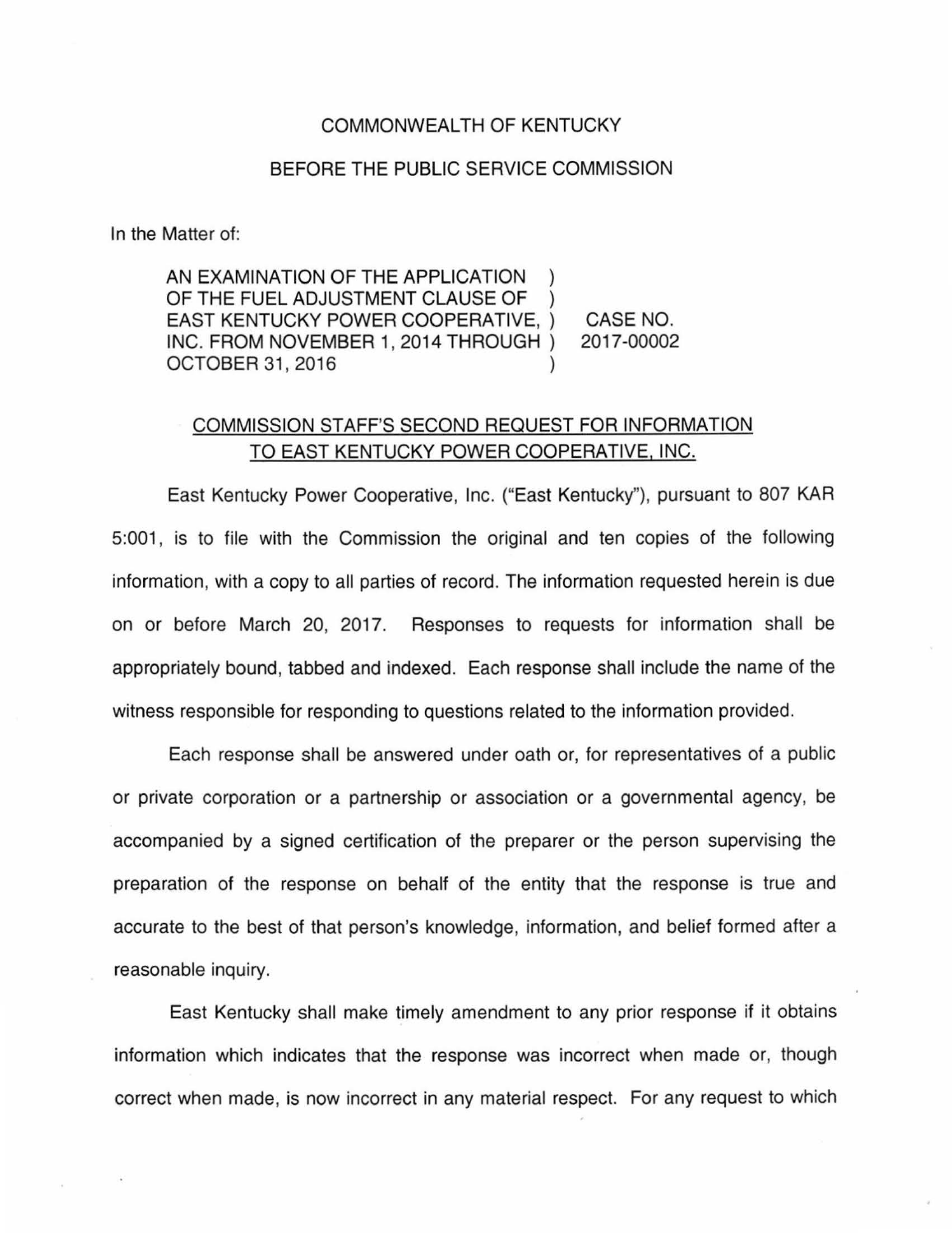East Kentucky fails or refuses to furnish all or part of the requested information, it shall provide a written explanation of the specific grounds for its failure to completely and precisely respond.

Careful attention shall be given to copied material to ensure that it is legible. When the requested information has been previously provided in this proceeding in the requested format, reference may be made to the specific location of that information in responding to this request. When applicable, the requested information shall be separately provided for total company operations and jurisdictional operations. When filing a paper containing personal information, East Kentucky shall, in accordance with 807 KAR 5:001, Section 4(10), encrypt or redact the paper so that personal information cannot be read.

1. Refer to the Direct Testimony of Julia J. Tucker, page 2, lines 7-10. Provide the steps East Kentucky has taken, or will take, to meet Capacity Performance rules.

2. Refer to the Direct Testimony of Isaac S. Scott ("Scott Testimony"), page 5, lines 15-21.

a. State whether the two-month lag exists with direct-served customers.

b. State whether the direct-served customers are charged at East Kentucky tariffed rates or at member cooperative retail rates.

3. Refer to the Scott Testimony, page 7.

a. Refer to lines 5-9. State whether it is East Kentucky's understanding that all sixteen cooperatives are in agreement that there is a two-month

-2- Case No. 2017-00002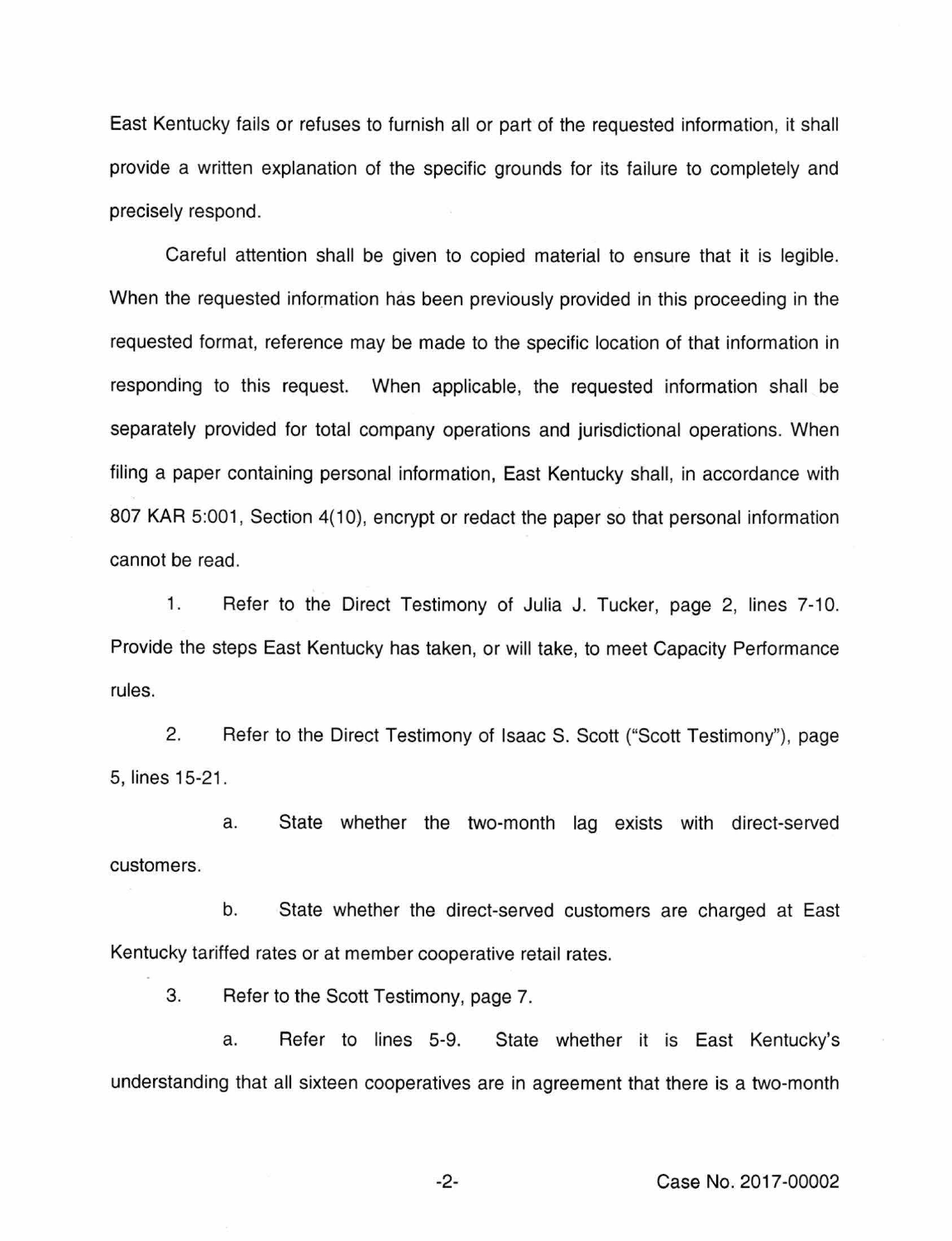lag and support East Kentucky's proposed solution of delaying the effective date of any change in the member cooperatives' rates for two months.

b. Refer to lines 15-16. Confirm that all energy rates would change with a change in the base fuel cost.

4. Refer to East Kentucky's response to the Commission's February 6, 2017 Request for Information ("February 6, 2017 Request"), Item 1.

a. Refer to page 2 of 6. Explain why the "...Member Systems generally are not in favor of reestablishing the base fuel cost at this time."

b. Refer to page 4 of 6, the second paragraph. This paragraph discusses expected increases and decreases in the cost of coal, natural gas, and power purchases in 2017 and 2018. Refer also to page 5 of 6, the last paragraph which states that "... East Kentucky took the expected changes in the cost of coal, natural gas, and market purchases and estimated average fuel costs using the budgeted resource and generation mixes for 2017 and 2018."

(1) Provide the estimated average fuel cost per kWh for the year 2017.

(2) Provide the estimated average fuel cost per kWh for the year 2018.

c. Refer to pages 4-5 of 6, which show that May 2015 had more power purchases than is expected in 2017 and 2018, and Spurlock unit 4 was only .58 percent of the generation mix. Refer also to the East Kentucky's response to the February 6, 2017 Request, Item 3, page 2 of 3, which states that May generally has

-3- Case No. 2017-00002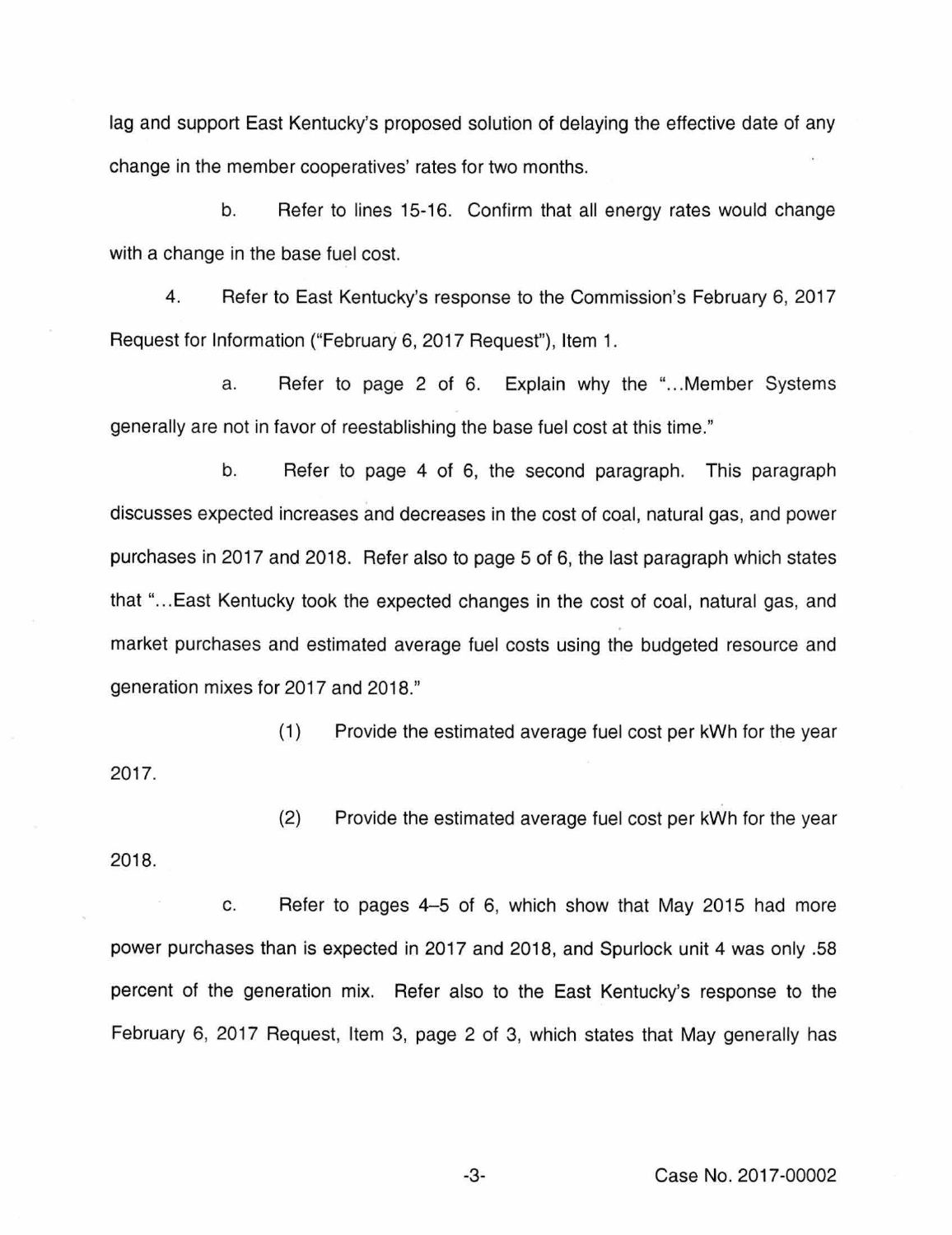lower loads because of scheduled maintenance outages. Given these dissimilarities, explain why East Kentucky believes May 2015 to be representative.

5. Refer to East Kentucky' response to the February 6, 2017 Request, Item 41 , pages 1-2. State whether the PJM Interconnection, LLC ("PJM") prior period adjustments referenced in the response and related to the two-year review period are flowed through the fuel adjustment clause prior to the closing of the two-year review cases.

6. Refer to East Kentucky's response to the February 6, 2017 Request, Item 42, page 2 of 2. Confirm that East Kentucky classifies an outage meeting the definition of "Maintenance Outage" as a scheduled outage.

7. State whether East Kentucky engaged in virtual transactions in PJM during the two-year review period. If yes, explain 1) how the transactions were accounted for; and 2) the effect the transactions had on the calculation of the fuel adjustment clause, if any.

Caron D. Granwell

Executive Director Public Service Commission P.O. Box 615 Frankfort, Kentucky 40601

DATED **MAR 0 6 2017** 

cc: Parties of Record